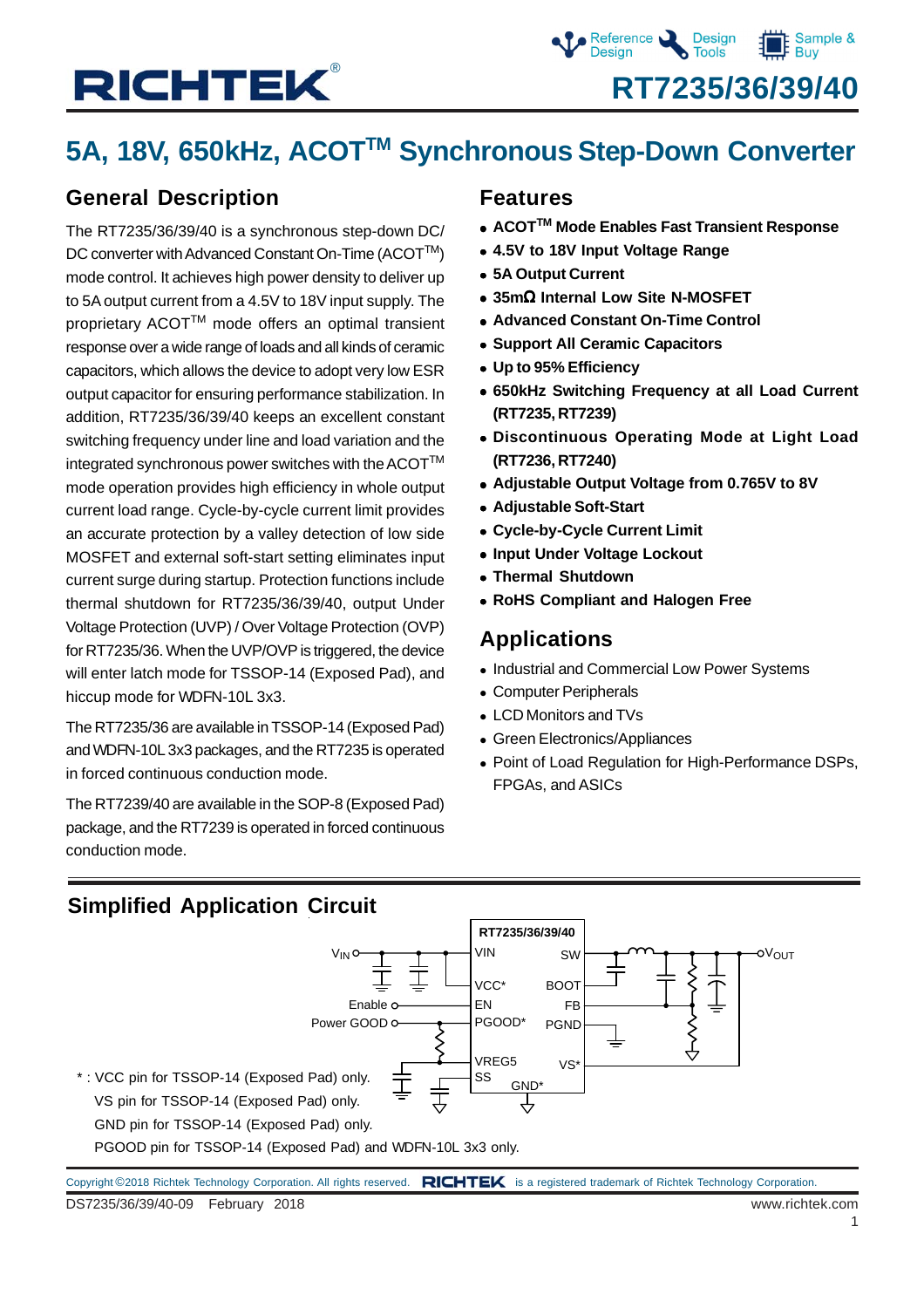



- ` RoHS compliant and compatible with the current require ments of IPC/JEDEC J-STD-020.
- ` Suitable for use in SnPb or Pb-free soldering processes.

### **Pin Configurations**

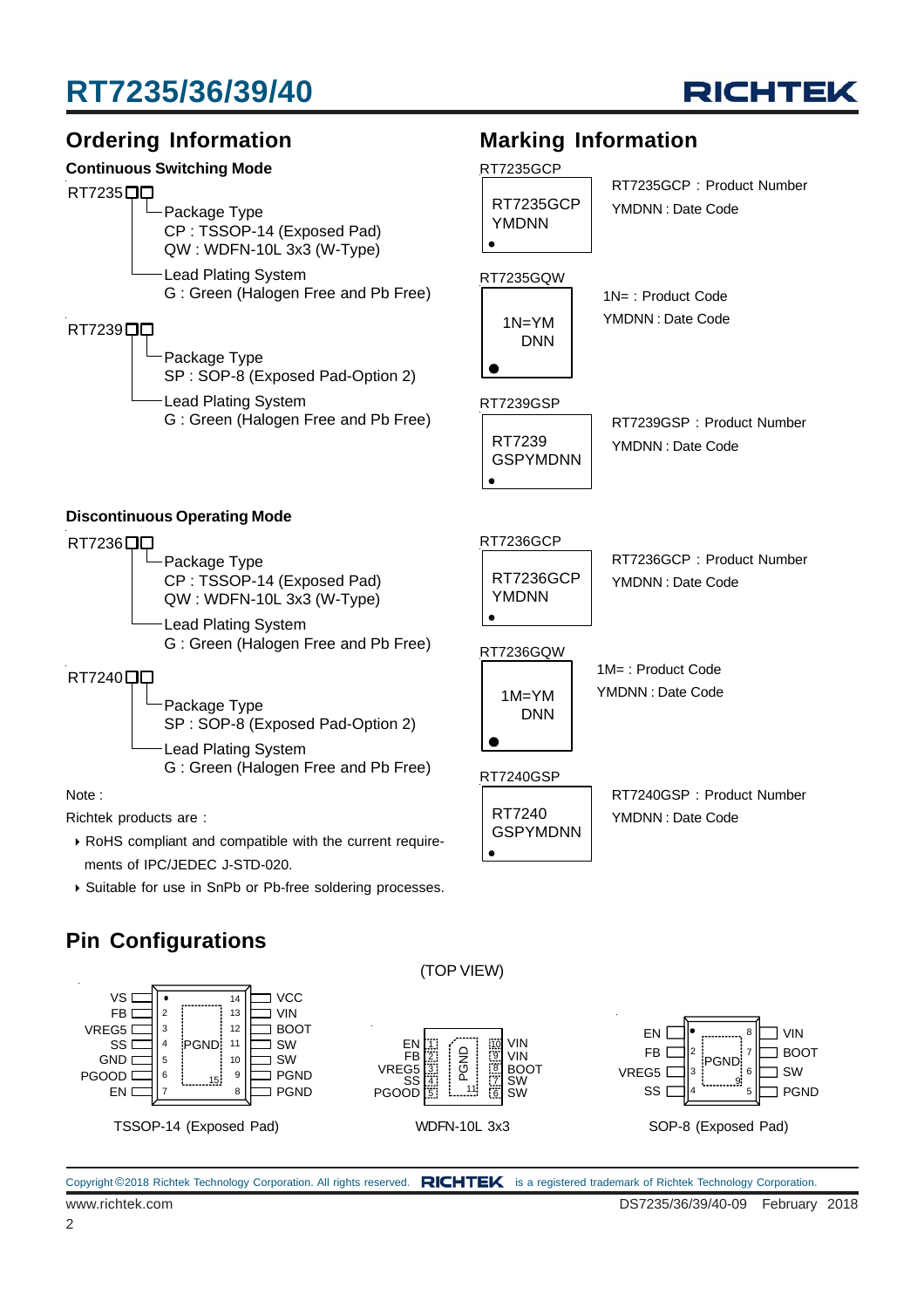### **Functional Pin Description**

|                                  | Pin No.                                               |                                     |                 |                                                                                                                                                                                                   |
|----------------------------------|-------------------------------------------------------|-------------------------------------|-----------------|---------------------------------------------------------------------------------------------------------------------------------------------------------------------------------------------------|
| <b>TSSOP-14</b><br>(Exposed Pad) | $\sqrt{\textsf{WDFN-10L 3x3} (\textsf{Exposed Pad})}$ | SOP-8                               | <b>Pin Name</b> | <b>Pin Function</b>                                                                                                                                                                               |
| 1                                | --                                                    |                                     | <b>VS</b>       | Output Voltage Sense Input.                                                                                                                                                                       |
| $\overline{2}$                   | $\overline{2}$                                        | $\overline{2}$                      | <b>FB</b>       | Feedback Voltage Input. It is used to regulate the<br>output of the converter to a set value via an external<br>resistive voltage divider. The feedback threshold<br>voltage is 0.765V typically. |
| 3                                | 3                                                     | 3                                   | VREG5           | Internal Regulator Output. Connect a 1µF capacitor<br>to GND to stabilize output voltage.                                                                                                         |
| $\overline{4}$                   | 4                                                     | 4                                   | SS              | Soft-Start Time Setting. Connect an external capacitor<br>between this pin and GND to set the soft-start time.                                                                                    |
| 5                                | --                                                    |                                     | <b>GND</b>      | Analog Ground.                                                                                                                                                                                    |
| 6                                | 5                                                     |                                     | <b>PGOOD</b>    | Open Drain Power Good Indicator Output.                                                                                                                                                           |
| $\overline{7}$                   | 1                                                     | 1                                   | EN              | Enable Control Input. A logic-high enables the<br>converter; a logic-low forces the IC into shutdown<br>mode reducing the supply current to less than 10µA.                                       |
| 8, 9, 15<br>(Exposed pad)        | 11                                                    | 5, 9<br>(Exposed pad) (Exposed Pad) | <b>PGND</b>     | Power Ground. The exposed pad must be soldered<br>to a large PCB and connected to PGND for<br>maximum power dissipation.                                                                          |
| 10, 11                           | 6, 7                                                  | 6                                   | SW              | Switch Node. Connect this pin to an external L-C<br>filter.                                                                                                                                       |
| 12                               | 8                                                     | $\overline{7}$                      | <b>BOOT</b>     | Bootstrap Supply for High Side Gate Driver. Connect<br>a 0.1µF capacitor between the BOOT and SW pin.                                                                                             |
| 13                               | 9, 10                                                 | 8                                   | <b>VIN</b>      | Power Input. The input voltage range is from 4.5V to<br>18V. Must bypass with a suitably large ( $\geq 10 \mu$ F x 2)<br>ceramic capacitor.                                                       |
| 14                               |                                                       |                                     | <b>VCC</b>      | Supply Voltage Input for Internal Linear Regulator to<br>the Control Circuitry.                                                                                                                   |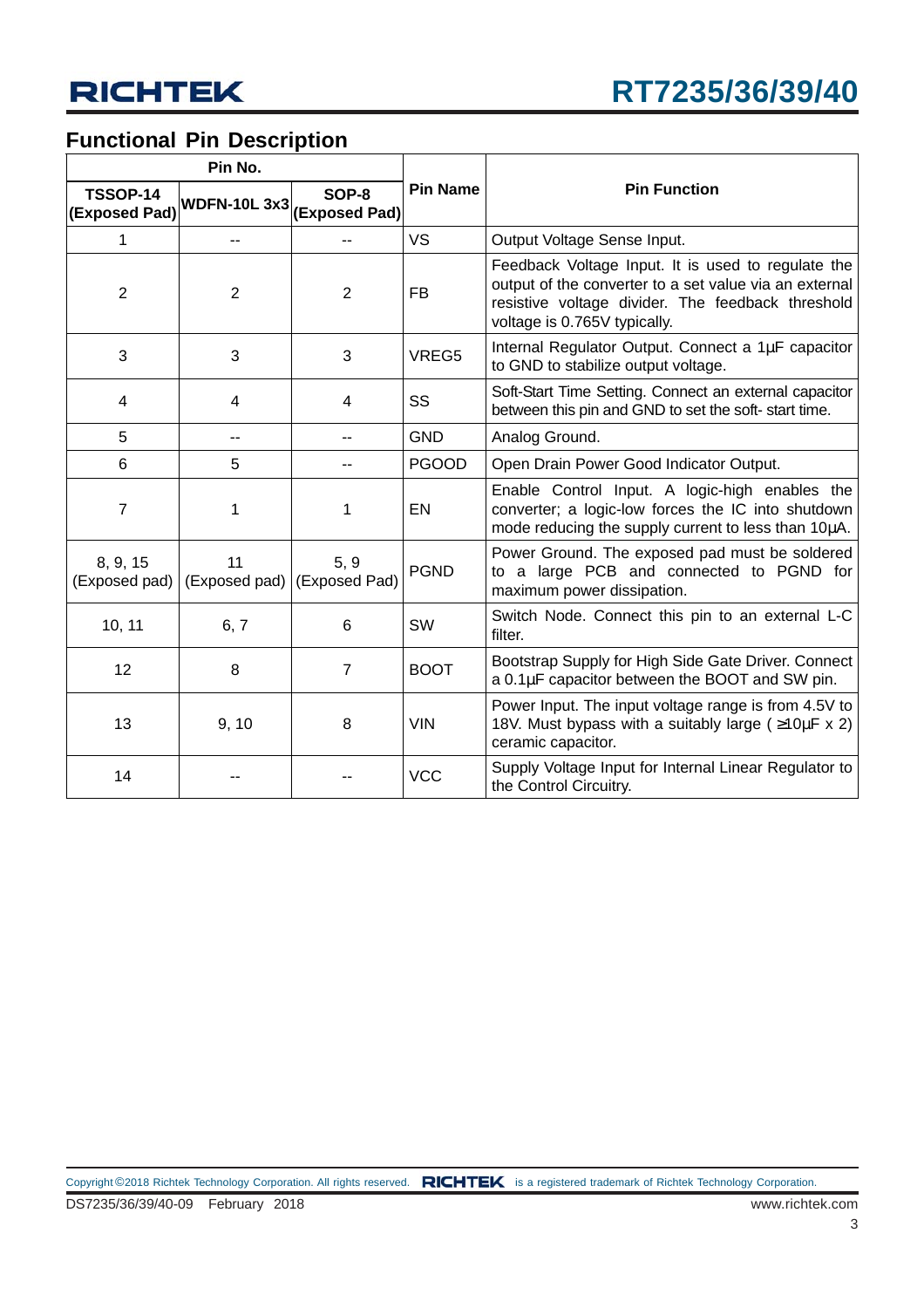

### **Function Block Diagram**



\* : VCC pin for TSSOP-14 (Exposed Pad) only. VS pin for TSSOP-14 (Exposed Pad) only.

GND pin for TSSOP-14 (Exposed Pad) only. PGOOD pin for TSSOP-14 (Exposed Pad) and WDFN-10L 3x3 only.

### **Operation**

The RT7235/36/39/40 is a synchronous step-down converter with advanced constant on-time control mode. Using the ACOT™ control mode can reduce the output capacitance and provide fast transient response. It can minimize the component size without additional external compensation network.

#### **Power Good**

#### **(for TSSOP-14 (Exposed Pad) and WDFN-10L 3x3 only)**

After soft-start is finished, the power good function will be activated. When the FB is activated, the PGOOD will become an open-drain output. If the FB is below, the PGOOD pin will be pulled low.

#### **Internal Regulator**

The regulator provides 5V power to supply the internal control circuit. Connecting a 1µF ceramic capacitor for decoupling and stability is required.

#### **Soft-Start**

In order to prevent the converter output voltage from overshooting during the startup period, the soft-start function is necessary. The soft-start time is adjustable and can be set by an external capacitor.

#### **Current Protection**

The inductor current is monitored via the internal switches in cycle-by-cycle. Once the output voltage drops under UV threshold, the device will enter latch mode for TSSOP-14 (Exposed Pad), and hiccup mode for WDFN-10L 3x3.

#### **UVLO Protection**

To protect the chip from operating at insufficient supply voltage, the UVLO is needed. When the input voltage of VCC is lower than the UVLO falling threshold voltage, the device will be latch-off.

#### **Output Discharge Control**

#### **(for TSSOP-14 (Exposed Pad) only)**

When EN pin is low, the RT7235/36 will discharge the output with an internal 50Ω MOSFET connected between V<sub>OUT</sub> to GND pin.

#### **Thermal Shutdown**

When the junction temperature exceeds the OTP threshold value, the IC will shut down the switching operation. Once the junction temperature cools down and is lower than the OTP lower threshold, the converter will automatically resume switching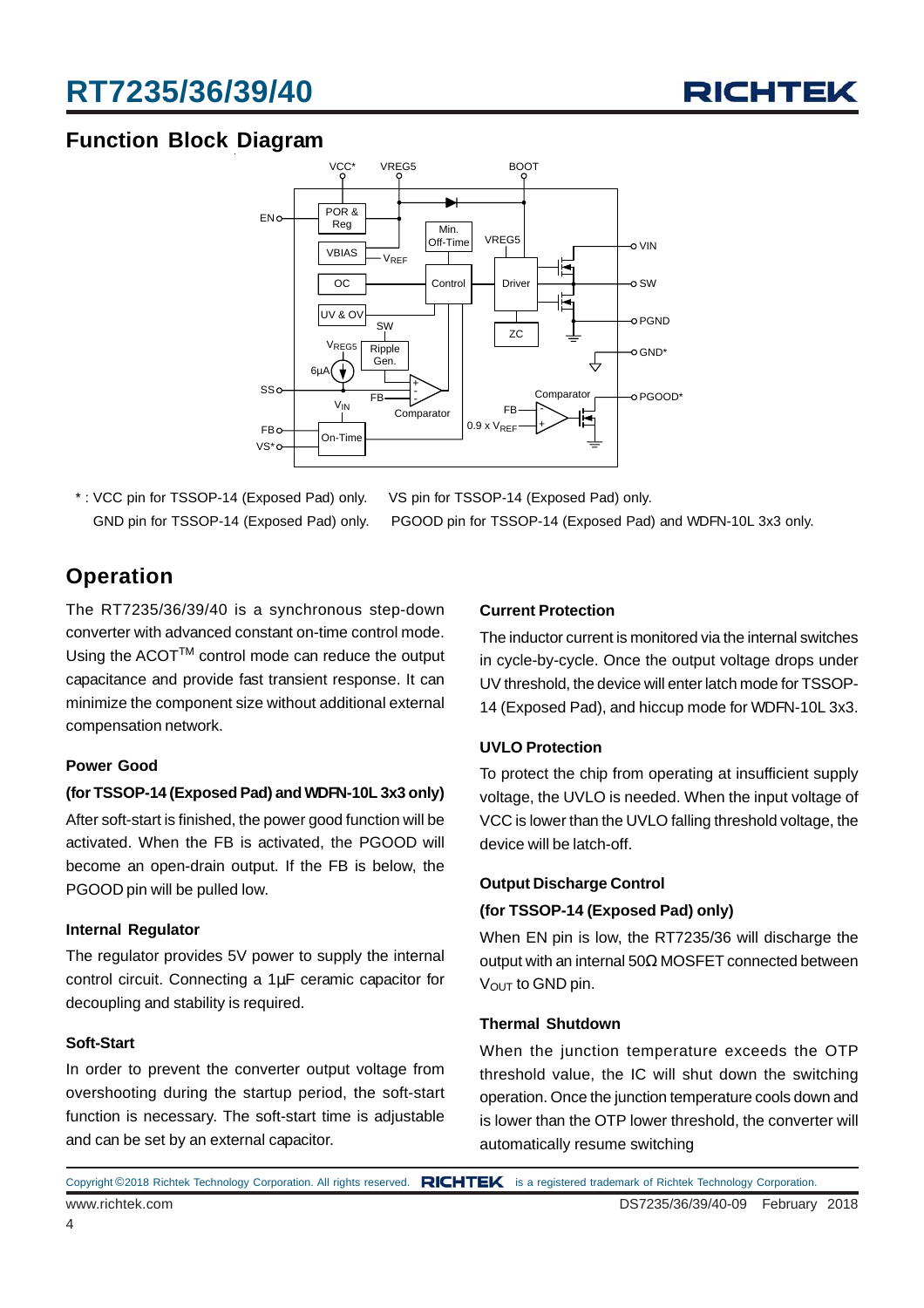### **Absolute Maximum Ratings** (Note 1)

| • Power Dissipation, $P_D @ T_A = 25^{\circ}C$ |  |
|------------------------------------------------|--|
|                                                |  |
|                                                |  |
|                                                |  |
| • Package Thermal Resistance (Note 2)          |  |
|                                                |  |
|                                                |  |
|                                                |  |
|                                                |  |
|                                                |  |
|                                                |  |
|                                                |  |
|                                                |  |

### **Recommended Operating Conditions** (Note 3)

### **Electrical Characteristics**

( $V_{IN}$  = 12V,  $T_A$  = 25°C, unless otherwise specified)

| <b>Parameter</b>                                 |            | <b>Symbol</b>           | <b>Test Conditions</b>                            | Min   | <b>Typ</b>    | Max   | <b>Unit</b> |
|--------------------------------------------------|------------|-------------------------|---------------------------------------------------|-------|---------------|-------|-------------|
| <b>Supply Current</b>                            |            |                         |                                                   |       |               |       |             |
| <b>Shutdown Current</b>                          |            | <b>I</b> SHDN           | $V_{EN} = 0V$                                     | $- -$ | 1             | 10    | μA          |
| Quiescent Current                                |            | IQ                      | $V_{EN} = 5V$ , $V_{FB} = 0.8V$                   | --    | 1             | 1.3   | mA          |
| <b>Logic Threshold</b>                           |            |                         |                                                   |       |               |       |             |
| <b>EN Input Voltage</b>                          | Logic-High |                         |                                                   | 1     | 1.15          | 1.25  | V           |
|                                                  | Logic-Low  |                         |                                                   | 0.85  | 0.94          | 1.15  |             |
| V <sub>FB</sub> Voltage and Discharge Resistance |            |                         |                                                   |       |               |       |             |
|                                                  |            | <b>V<sub>FB</sub></b>   | $T_A = 25$ °C                                     | 0.757 | 0.765         | 0.773 | $\vee$      |
| Feedback Threshold Voltage                       |            |                         | $T_A = -40$ °C to 85°C                            | 0.755 | $\sim$ $\sim$ | 0.775 |             |
| <b>Feedback Input Current</b>                    |            | <b>IFB</b>              | $VFR = 0.8V$                                      | $- -$ | 0.01          | 0.1   | μA          |
| <b>VOUT Discharge Resistance</b>                 |            | <b>R</b> <sub>DIS</sub> | $V_{EN} = 0V$ , $V_S = 0.5V$                      | --    | 50            | 100   | Ω           |
| <b>VREG5 Output</b>                              |            |                         |                                                   |       |               |       |             |
| <b>VREG5 Output Voltage</b>                      |            | VREG5                   | $6V \leq V_{IN} \leq 18V$ , $0 < V_{VERGS} < 5mA$ | 4.8   | 5.1           | 5.4   | V           |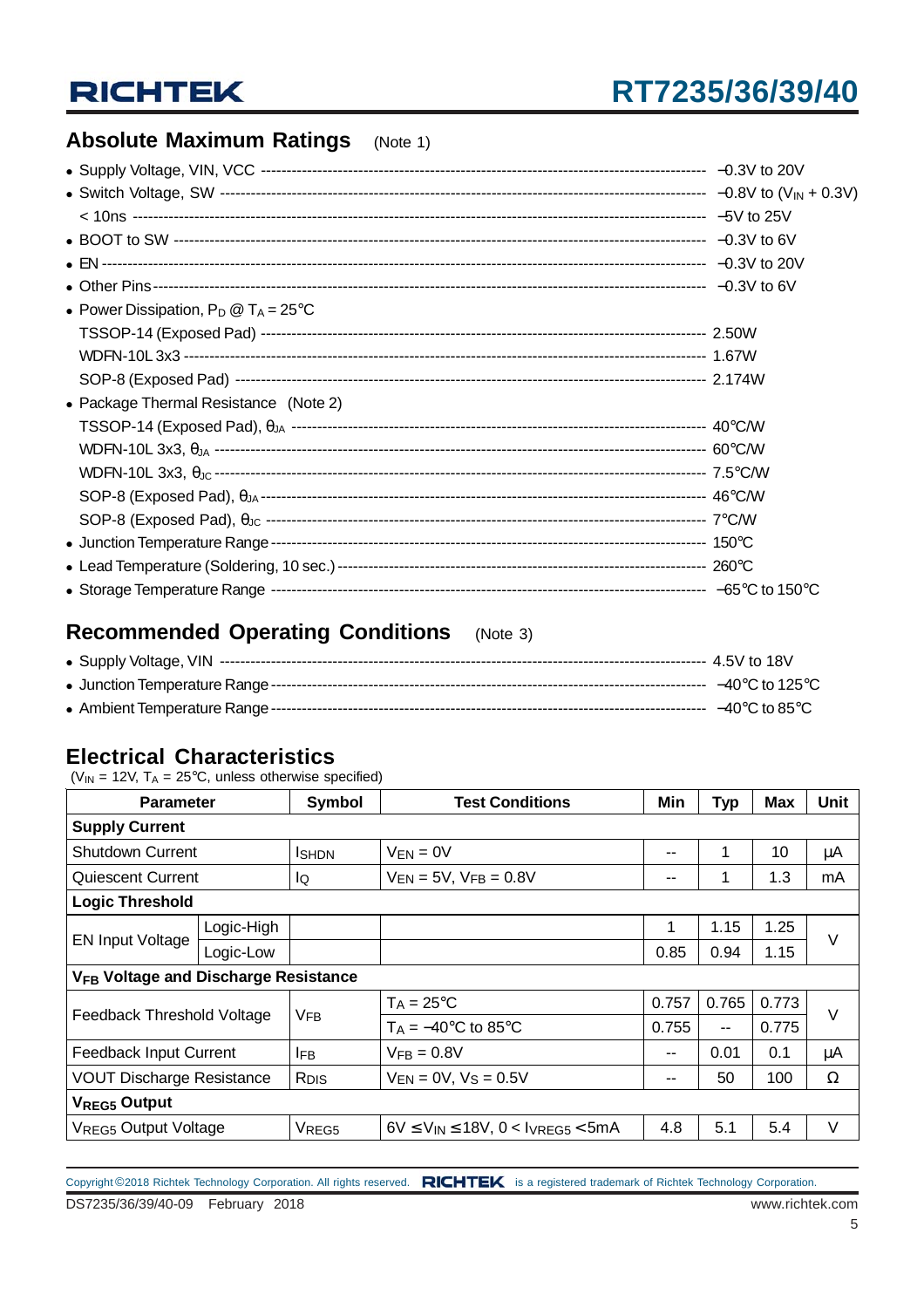

| <b>Parameter</b>                                        |           | <b>Symbol</b>            | <b>Test Conditions</b>                                | Min  | <b>Typ</b>     | <b>Max</b> | <b>Unit</b>     |
|---------------------------------------------------------|-----------|--------------------------|-------------------------------------------------------|------|----------------|------------|-----------------|
| Line Regulation                                         |           |                          | $6V \leq V_{IN} \leq 18V$ , IVREG5 = 5mA              | --   | $\overline{a}$ | 20         | mV              |
| Load Regulation                                         |           |                          | $0 < I$ <sub>VREG5</sub> $< 5$ mA                     | --   | --             | 100        | mV              |
| <b>Output Current</b>                                   |           | <b>IVREG5</b>            | $V_{IN} = 6V$ , $V_{REG5} = 4V$ , $T_A = 25^{\circ}C$ | --   | 70             | $-$        | mA              |
| <b>Oscillation Frequency</b>                            |           | fosc                     |                                                       | 540  | 650            | 760        | kHz             |
| R <sub>DS(ON)</sub>                                     |           |                          |                                                       |      |                |            |                 |
| Switch On                                               | High-Side | R <sub>DS(ON)_H</sub>    | $(V_{\text{BOOT}} - V_{\text{SW}}) = 5.5V$            | --   | 120            | --         | $m\Omega$       |
| Resistance                                              | Low-Side  | $RDS(ON)$ <sub>L</sub>   |                                                       | --   | 35             | --         |                 |
| <b>Current Limit</b>                                    |           |                          |                                                       |      |                |            |                 |
| <b>Current Limit</b>                                    |           | <b>ILIM</b>              |                                                       | 5.9  | 6.85           | 7.8        | A               |
| <b>Thermal Shutdown</b>                                 |           |                          |                                                       |      |                |            |                 |
| <b>Thermal Shutdown Threshold</b>                       |           | T <sub>SD</sub>          | Shutdown Temperature                                  | --   | 150            | --         | $\rm ^{\circ}C$ |
| Thermal Shutdown Hysteresis                             |           | $\Delta$ T <sub>SD</sub> |                                                       | --   | 20             | --         |                 |
| <b>On-Time Timer Control</b>                            |           |                          |                                                       |      |                |            |                 |
| On-Time                                                 |           | ton                      | $V_{IN} = 12V$ , $V_{OUT} = 1.05V$                    | --   | 135            |            | ns              |
| Minimum On-Time                                         |           | ton(MIN)                 | Note 5                                                | --   | 55             | 80         | ns              |
| Minimum Off-Time                                        |           | toFF(MIN)                | $VFB = 0.7V$                                          | --   | 260            | 310        | ns              |
| Soft-Start                                              |           |                          |                                                       |      |                |            |                 |
| <b>SS Charge Current</b>                                |           |                          | $V_{SS} = 0V$                                         | $-$  | 6              | --         | μA              |
| <b>SS Discharge Current</b>                             |           |                          | $V_{SS} = 0.5V$                                       | 0.1  | 0.2            | --         | mA              |
| <b>UVLO</b>                                             |           |                          |                                                       |      |                |            |                 |
| <b>UVLO Threshold</b>                                   |           |                          | Wake Up VREG5                                         | 3.6  | 3.85           | 4.1        | $\vee$          |
| <b>Hysteresis</b>                                       |           |                          |                                                       | 0.16 | 0.35           | 0.47       |                 |
| <b>Power Good</b>                                       |           |                          |                                                       |      |                |            |                 |
|                                                         |           |                          | V <sub>FB</sub> Rising                                | 85   | 90             | 95         | %               |
| <b>PGOOD Threshold</b>                                  |           |                          | <b>VFB Falling</b>                                    | ۰.   | 85             | --         |                 |
| <b>PGOOD Sink Current</b>                               |           |                          | $PGOOD = 0.5V$                                        | 2.5  | 5              | --         | mA              |
| <b>Output Under Voltage and Over Voltage Protection</b> |           |                          |                                                       |      |                |            |                 |
| <b>OVP Trip Threshold</b>                               |           |                          | <b>OVP Detect</b>                                     | 115  | 120            | 125        | $\%$            |
| <b>OVP Prop Delay</b>                                   |           |                          |                                                       | --   | 5              | --         | $\mu$ s         |
| <b>UVP Trip Threshold</b>                               |           |                          |                                                       | 65   | 70             | 75         | %               |
| <b>UVP Hysteresis</b>                                   |           |                          |                                                       | --   | 10             | --         |                 |
| <b>UVP Prop Delay</b>                                   |           |                          |                                                       | --   | 250            | --         | $\mu$ s         |
| <b>UVP Enable Delay</b>                                 |           | tUVPEN                   | <b>Relative to Soft-Start Time</b>                    | --   | tss<br>$x$ 1.7 |            | ms              |

6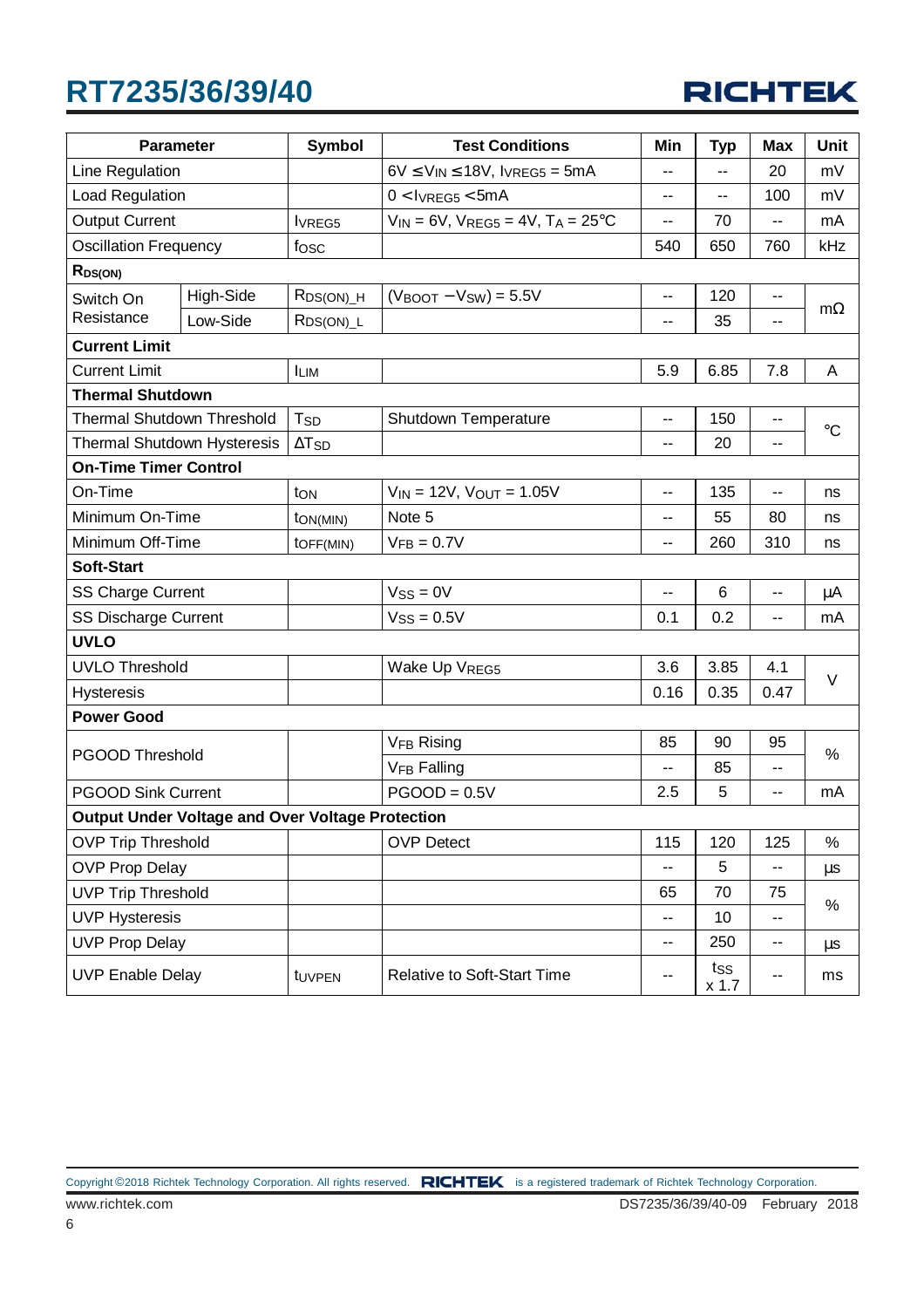- **Note 1.** Stresses beyond those listed "Absolute Maximum Ratings" may cause permanent damage to the device. These are stress ratings only, and functional operation of the device at these or any other conditions beyond those indicated in the operational sections of the specifications is not implied. Exposure to absolute maximum rating conditions may affect device reliability.
- **Note 2.** θ<sub>JA</sub> is measured at T<sub>A</sub> = 25°C on a high effective thermal conductivity four-layer test board per JEDEC 51-7. θ<sub>JC</sub> is measured at the exposed pad of the package.
- **Note 3.** Devices are ESD sensitive. Handling precaution is recommended.
- **Note 4.** The device is not guaranteed to function outside its operating conditions.
- **Note 5.** Guaranteed by design.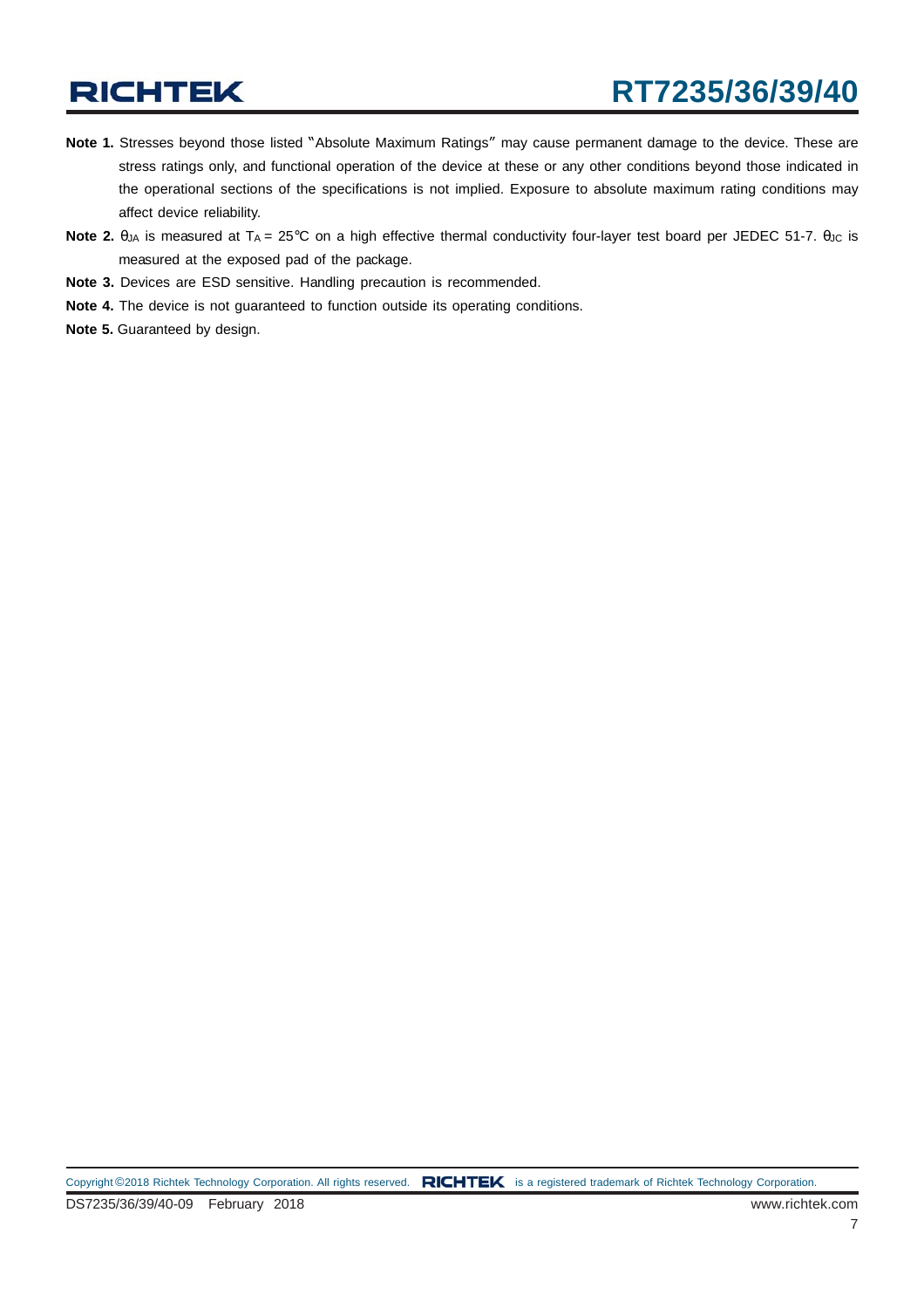

### **Typical Application Circuit**



\* : VCC pin for TSSOP-14 (Exposed Pad) only. VS pin for TSSOP-14 (Exposed Pad) only. GND pin for TSSOP-14 (Exposed Pad) only. PGOOD pin for TSSOP-14 (Exposed Pad) and WDFN-10L 3x3 only.

| $V_{OUT} (V)$ | $R1$ (kΩ) | $R2 (k\Omega)$ | C3(pF)                   | L1 ( $\mu$ H)  | C7 $(\mu F)$ |  |  |
|---------------|-----------|----------------|--------------------------|----------------|--------------|--|--|
|               | 6.81      | 22.1           | $\overline{\phantom{m}}$ | 1.4            | 22 to 68     |  |  |
| 1.05          | 8.25      | 22.1           | $\overline{\phantom{m}}$ | 1.4            | 22 to 68     |  |  |
| 1.2           | 12.7      | 22.1           | $\overline{\phantom{m}}$ | 1.4            | 22 to 68     |  |  |
| 1.8           | 30.1      | 22.1           | 5 to 22                  | 2              | 22 to 68     |  |  |
| 2.5           | 49.9      | 22.1           | 5 to 22                  | 2              | 22 to 68     |  |  |
| 3.3           | 73.2      | 22.1           | 5 to 22                  | $\overline{2}$ | 22 to 68     |  |  |
| 5             | 124       | 22.1           | 5 to 22                  | 3.3            | 22 to 68     |  |  |
| 7             | 180       | 22.1           | 5 to 22                  | 3.3            | 22 to 68     |  |  |

|  |  | Table 1. Suggested Component Values (V $_{\text{IN}}$ = 12V) |  |  |  |
|--|--|--------------------------------------------------------------|--|--|--|
|--|--|--------------------------------------------------------------|--|--|--|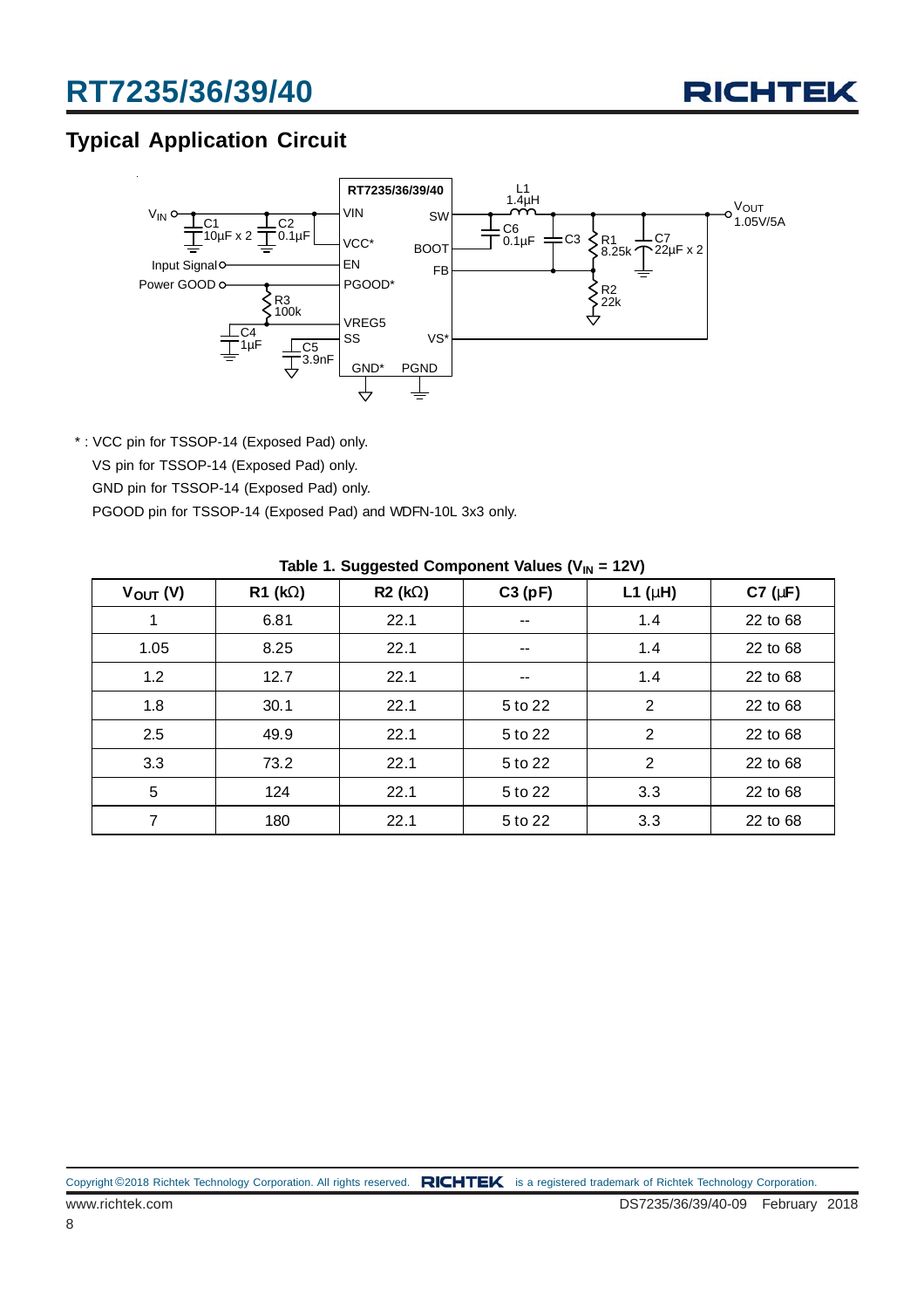### **Typical Operating Characteristics**



**Output Voltage vs. Input Voltage**



**Output Voltage vs. Output Current**





**Feedback Threshold Voltage vs. Temperature**



**Output Voltage vs. Output Current**



Copyright ©2018 Richtek Technology Corporation. All rights reserved. RICHTEK is a registered trademark of Richtek Technology Corporation.

## **RT7235/36/39/40**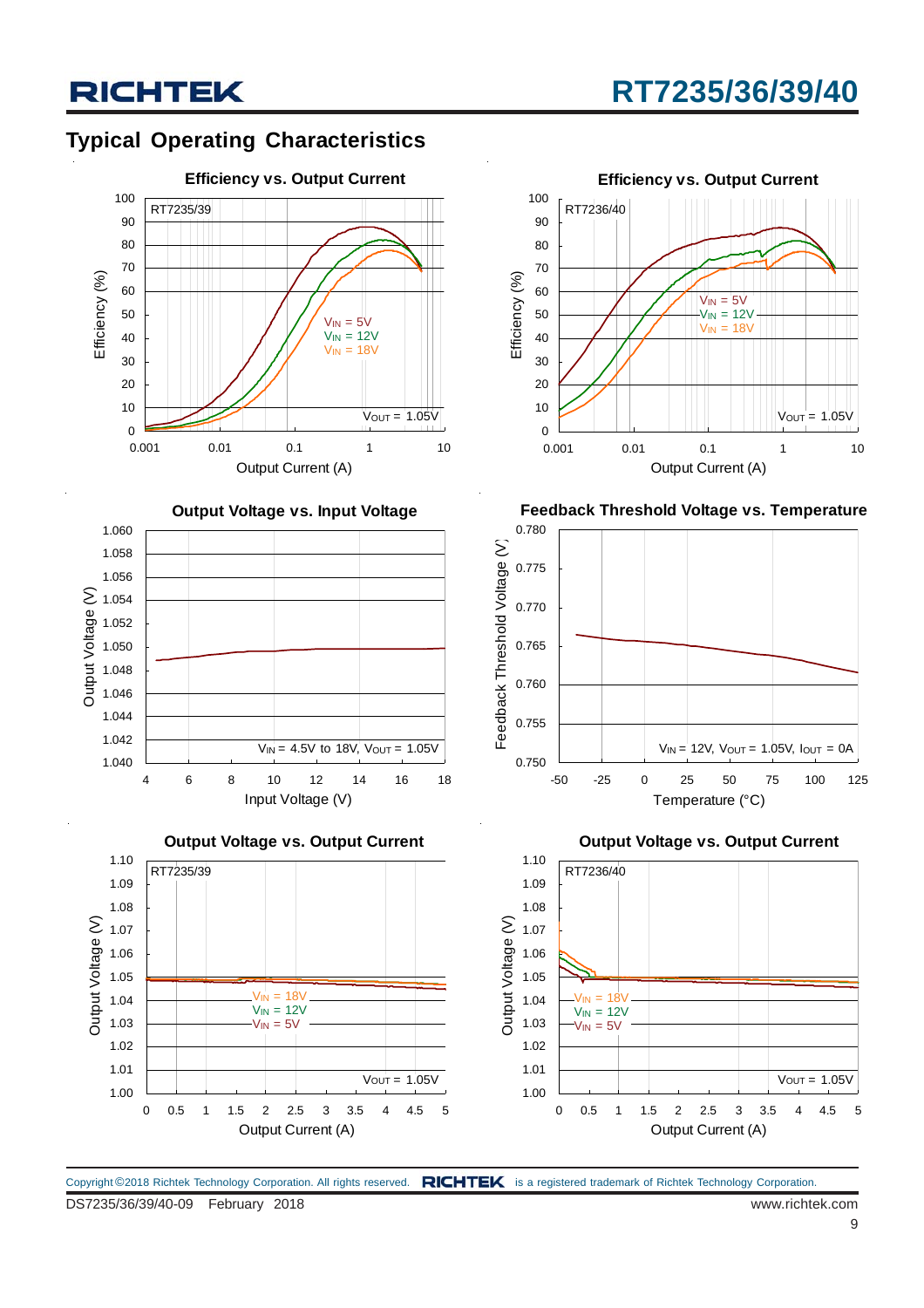700

**Switching Frequency vs. Input Voltage**



**RICHTEK** 

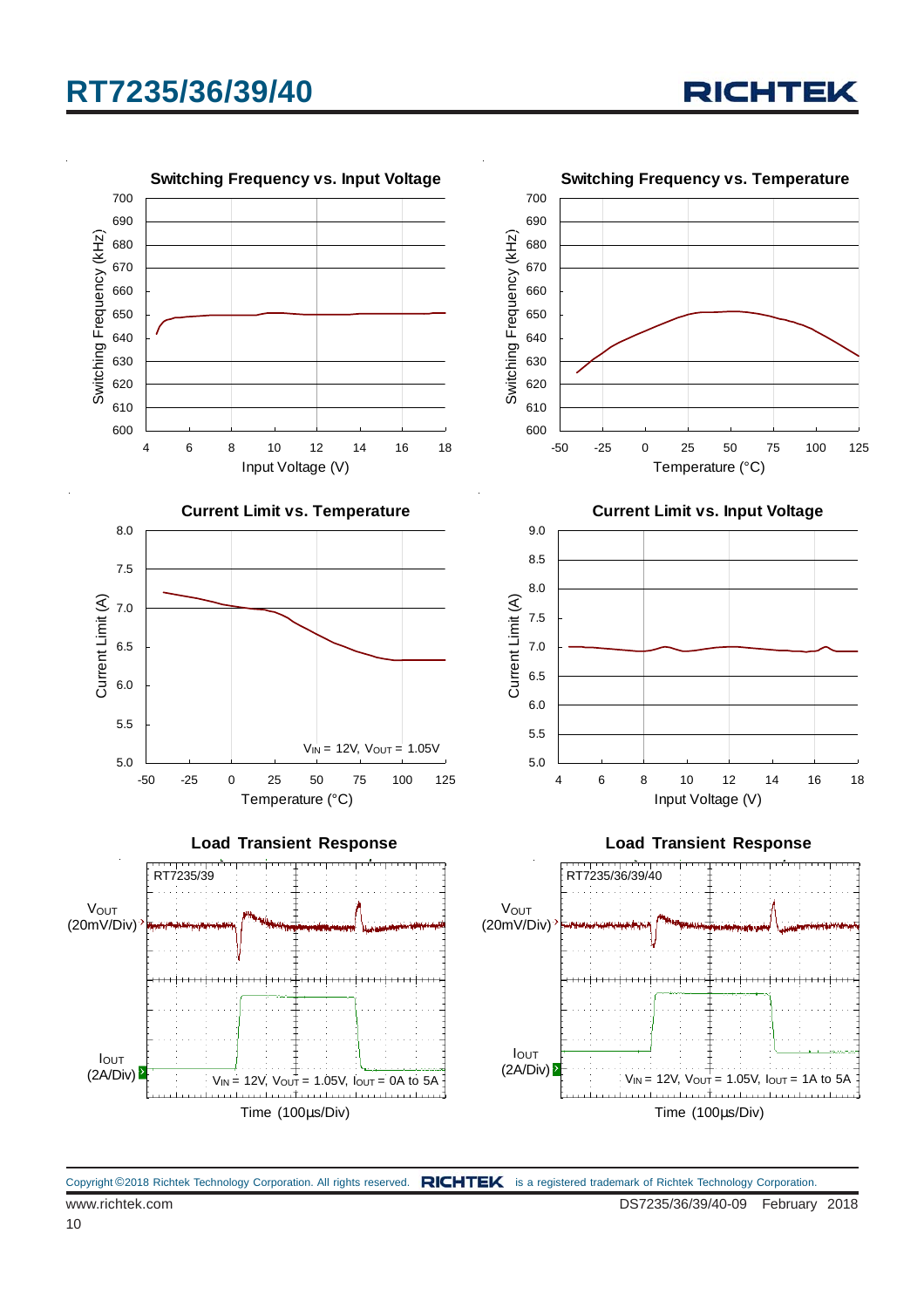## **RT7235/36/39/40**



Time (500µs/Div)  $V_{IN} = 12V$ ,  $V_{OUT} = 1.05V$ ,  $I_{OUT} = 5A$ (1V/Div) IOUT (5A/Div)

 $V_{IN} = 12V$ ,  $V_{OUT} = 1.05V$ ,  $I_{OUT} = 5A$ Time (1µs/Div) **Switching**





Copyright ©2018 Richtek Technology Corporation. All rights reserved. RICHTEK is a registered trademark of Richtek Technology Corporation.

**VOUT**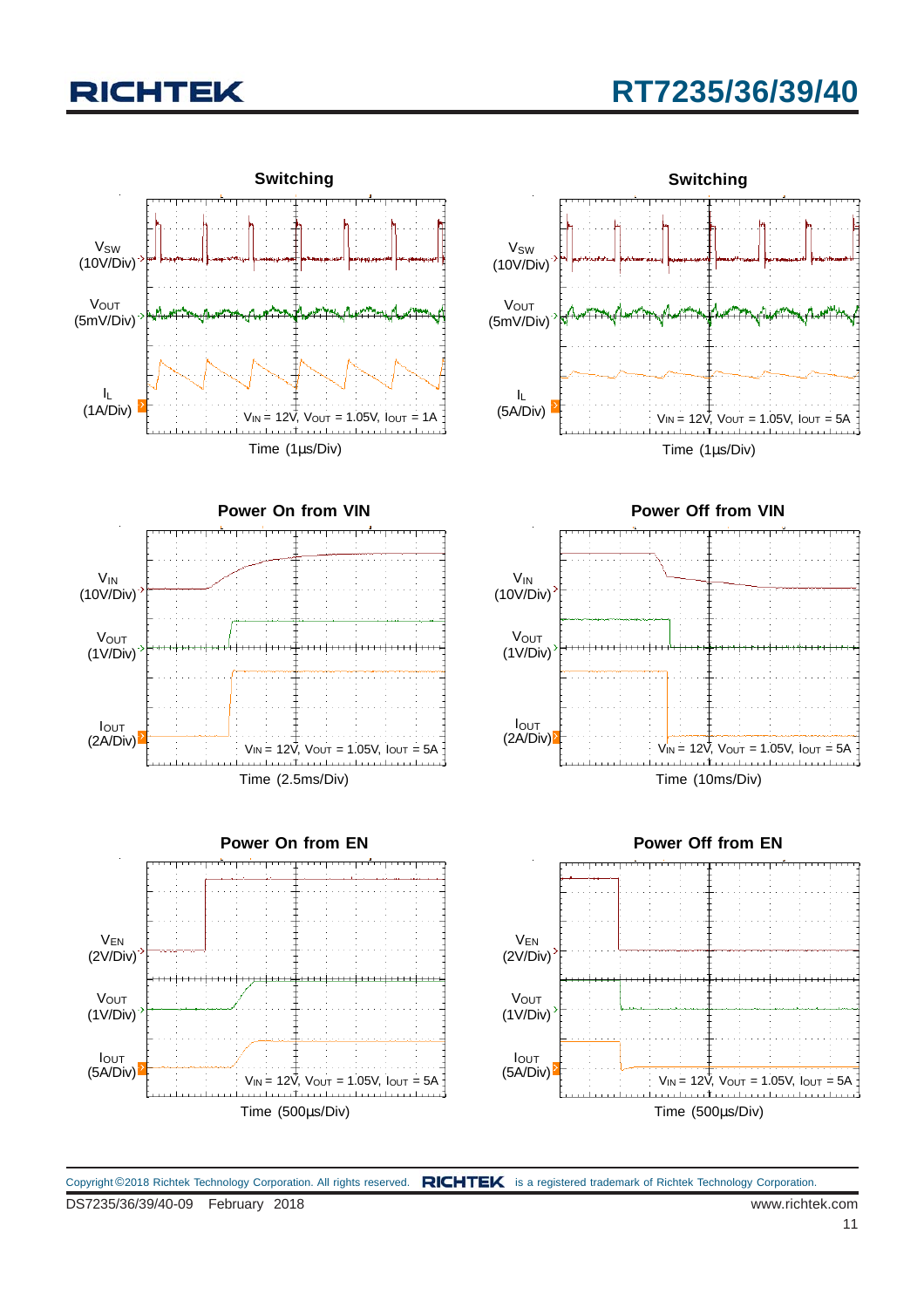

Time (250µs/Div)

Copyright ©2018 Richtek Technology Corporation. All rights reserved. RICHTEK is a registered trademark of Richtek Technology Corporation.

VEN (5V/Div)

0.7 0.8 0.9 1.0 1.1 1.2 1.3 1.4 1.5

EN Threshold Voltage (V)

EN Threshold Voltage (V)

VPGOOD (10V/Div)

> **Vout** (1V/Div)

IOUT (5A/Div)

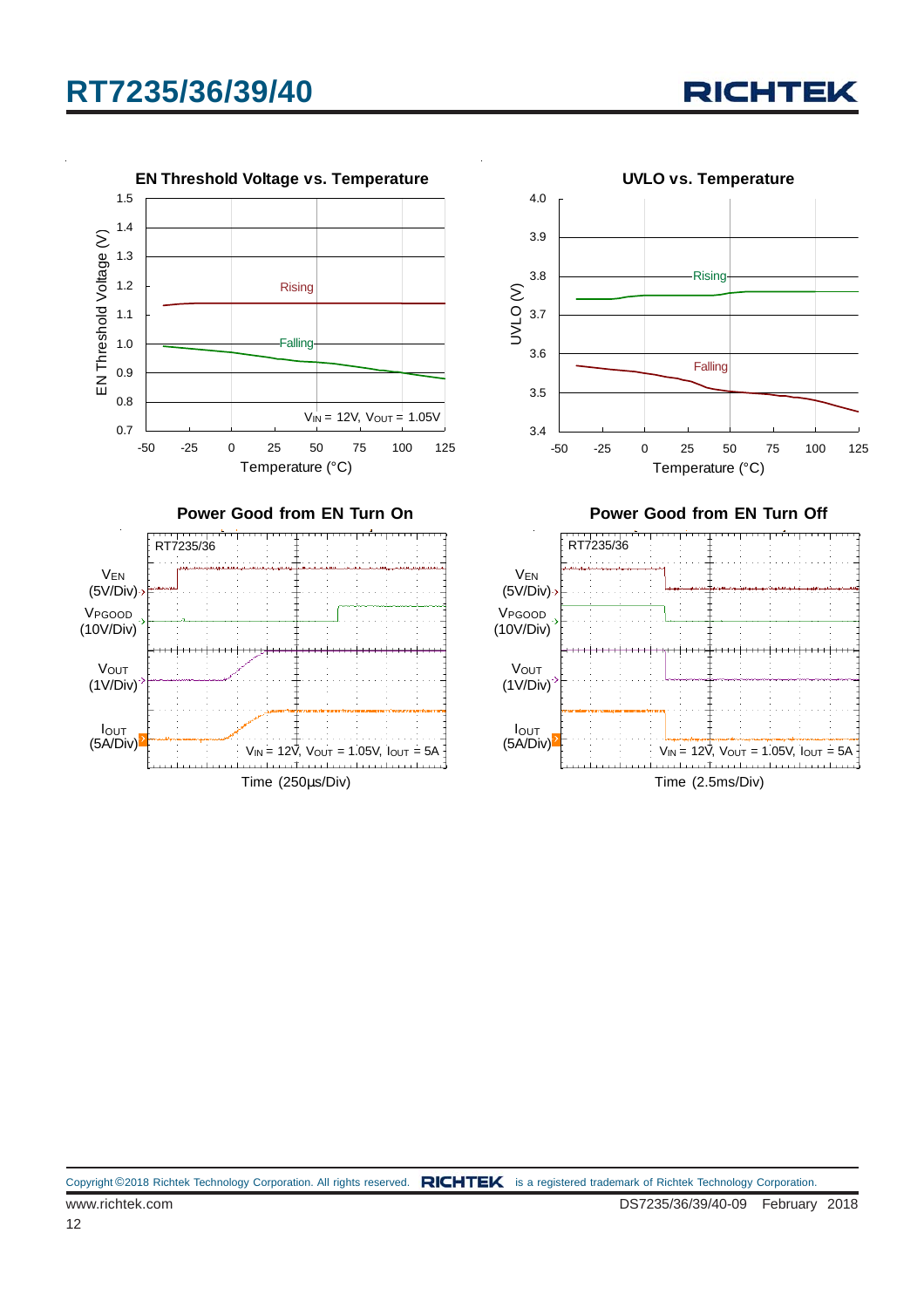### **Application Information**

The RT7235/36/39/40 is a synchronous high voltage Buck converter that can support the input voltage range from 4.5V to 18V and the output current up to 5A. It adopts ACOT™ mode control to provide a very fast transient response with few external compensation components.

### **PWM Operation**

It is suitable for low external component count configuration with appropriate amount of Equivalent Series Resistance (ESR) capacitors at the output. The output ripple valley voltage is monitored at a feedback point voltage. The synchronous high side MOSFET is turned on at the beginning of each cycle. After the internal on-time expires, the MOSFET is turned off. The pulse width of this on-time is determined by the converter's input and output voltages to keep the frequency fairly constant over the entire input voltage range.

### **Advanced Constant On-Time Control**

The RT7235/36/39/40 has a unique circuit which sets the on-time by monitoring the input voltage and SW signal. The circuit ensures the switching frequency operating at 650kHz over input voltage range and loading range.

### **Soft-Start**

The RT7235/36/39/40 contains an external soft-start clamp that gradually raises the output voltage. The soft-start timing can be programmed by the external capacitor between the SS and GND pins. The chip provides a 6µA charge current for the external capacitor. If a 3.9nF capacitor is used, the soft-start will be 0.87ms (typ.). The available capacitance range is from 2.7nF to 220nF.

$$
t_{SS}
$$
 (ms) =  $\frac{CS (nF) \times 1.365}{I_{SS} (\mu A)}$ 

### **Chip Enable Operation**

The EN pin is the chip enable input. Pulling the EN pin low (<0.85V) will shut down the device. During shutdown mode, the RT7235/36/39/40's quiescent current drops to lower than 10µA. Driving the EN pin high (>1.25V, <18V) will turn on the device again. For external timing control, the EN pin can also be externally pulled high by adding a  $R_{EN}$  resistor and  $C_{EN}$  capacitor from the VIN pin (see Figure 1).



Figure 1. External Timing Control

An external MOSFET can be added to implement digital control on the EN pin when no system voltage above 2V is available, as shown in Figure 2. In this case, a 100k $\Omega$ pull-up resistor,  $R_{EN}$ , is connected between the  $V_{IN}$  and EN pins. MOSFET Q1 will be under logic control to pull down the EN pin.



Figure 2. Digital Enable Control Circuit

To prevent enabling circuit when  $V_{\text{IN}}$  is smaller than the  $V<sub>OUT</sub>$  target value, a resistive voltage divider can be placed between the input voltage and ground and connected to the EN pin to adjust IC lockout threshold, as shown in Figure 3. For example, if an 8V output voltage is regulated from a 12V input voltage, the resistor  $R_{EN2}$  can be selected to set input lockout threshold larger than 8V.



Figure 3. Resistor Divider for Lockout Threshold Setting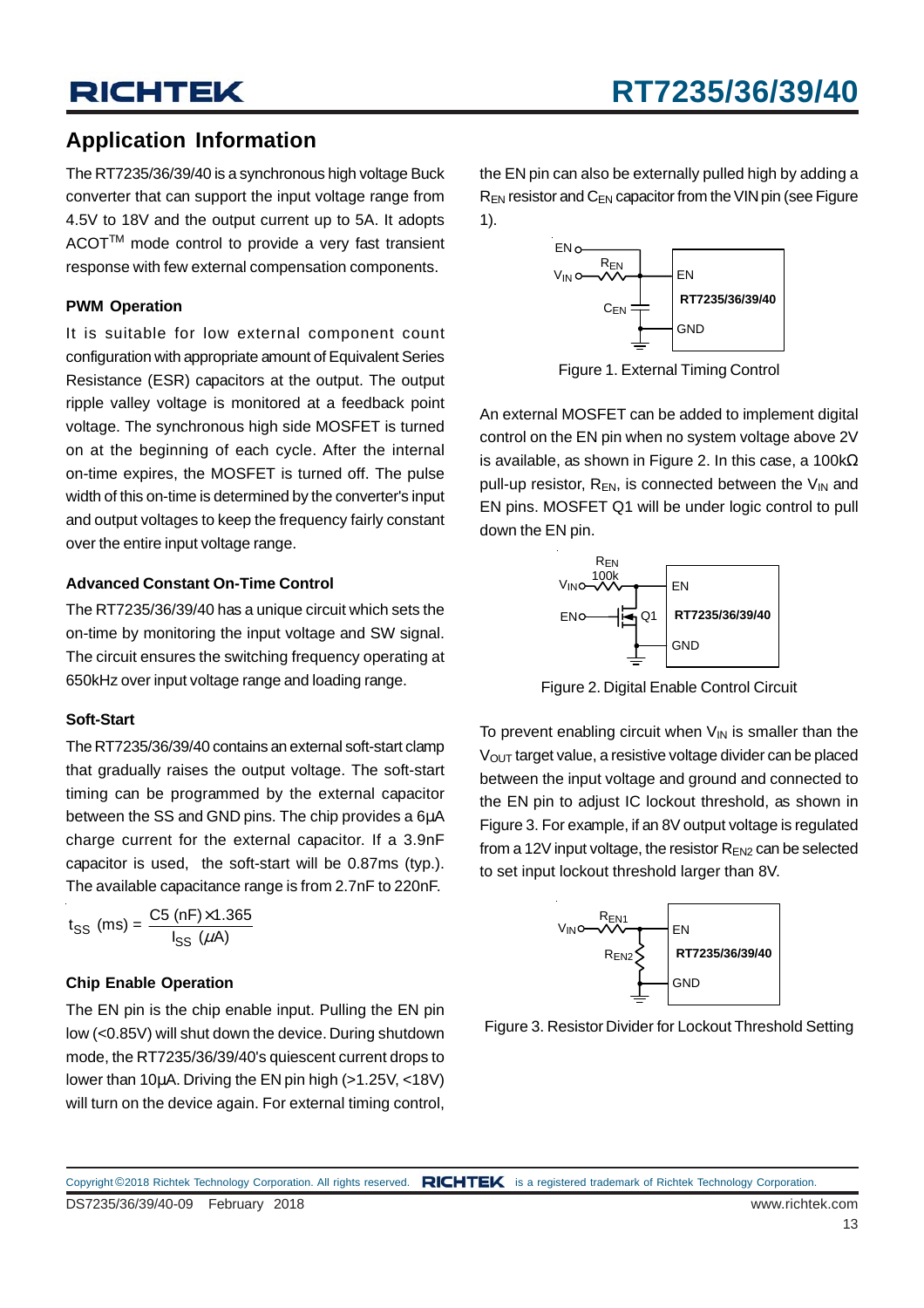## RICHTEK

### **Output Voltage Setting**

The resistive divider allows the FB pin to sense the output voltage as shown in Figure 4.



Figure 4. Output Voltage Setting

The output voltage is set by an external resistive divider according to the following equation. It is recommended to use 1% tolerance or better divider resistors.

$$
V_{\text{OUT}} = 0.765 \times (1 + \frac{R1}{R2})
$$

### **Under Voltage Lockout Protection**

The RT7235/36/39/40 has Under Voltage Lockout Protection (UVLO) that monitors the voltage of PVCC pin. When the  $V_{\text{PVCC}}$  voltage is lower than UVLO threshold voltage, the RT7235/36/39/40 will be turned off in this state. This is non-latch protection.

#### **Over Temperature Protection**

The RT7235/36/39/40 equips an Over Temperature Protection (OTP) circuitry to prevent overheating due to excessive power dissipation. The OTP will shut down switching operation when junction temperature exceeds 150°C. Once the junction temperature cools down by approximately 20°C the main converter will resume operation. To keep operating at maximum, the junction temperature should be prevented from rising above 150°C.

### **Inductor Selection**

The inductor value and operating frequency determine the ripple current according to a specific input and an output voltage. The ripple current ∆I<sub>L</sub> increases with higher V<sub>IN</sub> and decreases with higher inductance.

$$
\Delta I_L = \left[ \frac{V_{OUT}}{f \times L} \right] \times \left[ 1 - \frac{V_{OUT}}{V_{IN}} \right]
$$

Having a lower ripple current reduces not only the ESR losses in the output capacitors but also the output voltage ripple. High frequency with small ripple current can achieve

highest efficiency operation. However, it requires a large inductor to achieve this goal. For the ripple current selection, the value of  $\Delta I_L = 0.2(I_{MAX})$  will be a reasonable starting point. The largest ripple current occurs at the highest  $V_{IN}$ . To quarantee that the ripple current stays below the specified maximum, the inductor value should be chosen according to the following equation :



### **Input and Output Capacitors Selection**

The input capacitance,  $C_{IN}$ , is needed to filter the trapezoidal current at the source of the high side MOSFET. A low ESR input capacitor with larger ripple current rating should be used for the maximum RMS current. The RMS current is given by :

$$
I_{RMS} = I_{OUT(MAX)} \frac{V_{OUT}}{V_{IN}} \sqrt{\frac{V_{IN}}{V_{OUT}} - 1}
$$

This formula has a maximum at  $V_{IN} = 2V_{OUT}$ , where  $I<sub>RMS</sub> = I<sub>OUT</sub> / 2$ . This simple worst-case condition is commonly used for design because even significant deviations do not offer much relief.

Choose a capacitor rated at a higher temperature than required. Several capacitors may also be paralleled to meet size or height requirements in the design. For the input capacitor, two 10µF and 0.1µF low ESR ceramic capacitors are recommended.

The selection of  $C<sub>OUT</sub>$  is determined by the required ESR to minimize voltage ripple.

Moreover, the amount of bulk capacitance is also a key for  $C_{\text{OUT}}$  selection to ensure that the control loop is stable. The output ripple,  $\Delta V_{\text{OUT}}$ , is determined by :

$$
\Delta V_{OUT} \leq \Delta I_L \left[ESR + \frac{1}{8fC_{OUT}}\right]
$$

The output ripple will be highest at the maximum input voltage since ∆I<sub>L</sub> increases with input voltage. Multiple capacitors placed in parallel may need to meet the ESR and RMS current handling requirements.

Higher values, lower cost ceramic capacitors are now becoming available in smaller case sizes. Their high ripple current, high voltage rating and low ESR make them ideal for switching regulator applications. However, care must

14

Copyright ©2018 Richtek Technology Corporation. All rights reserved. RICHTEK is a registered trademark of Richtek Technology Corporation.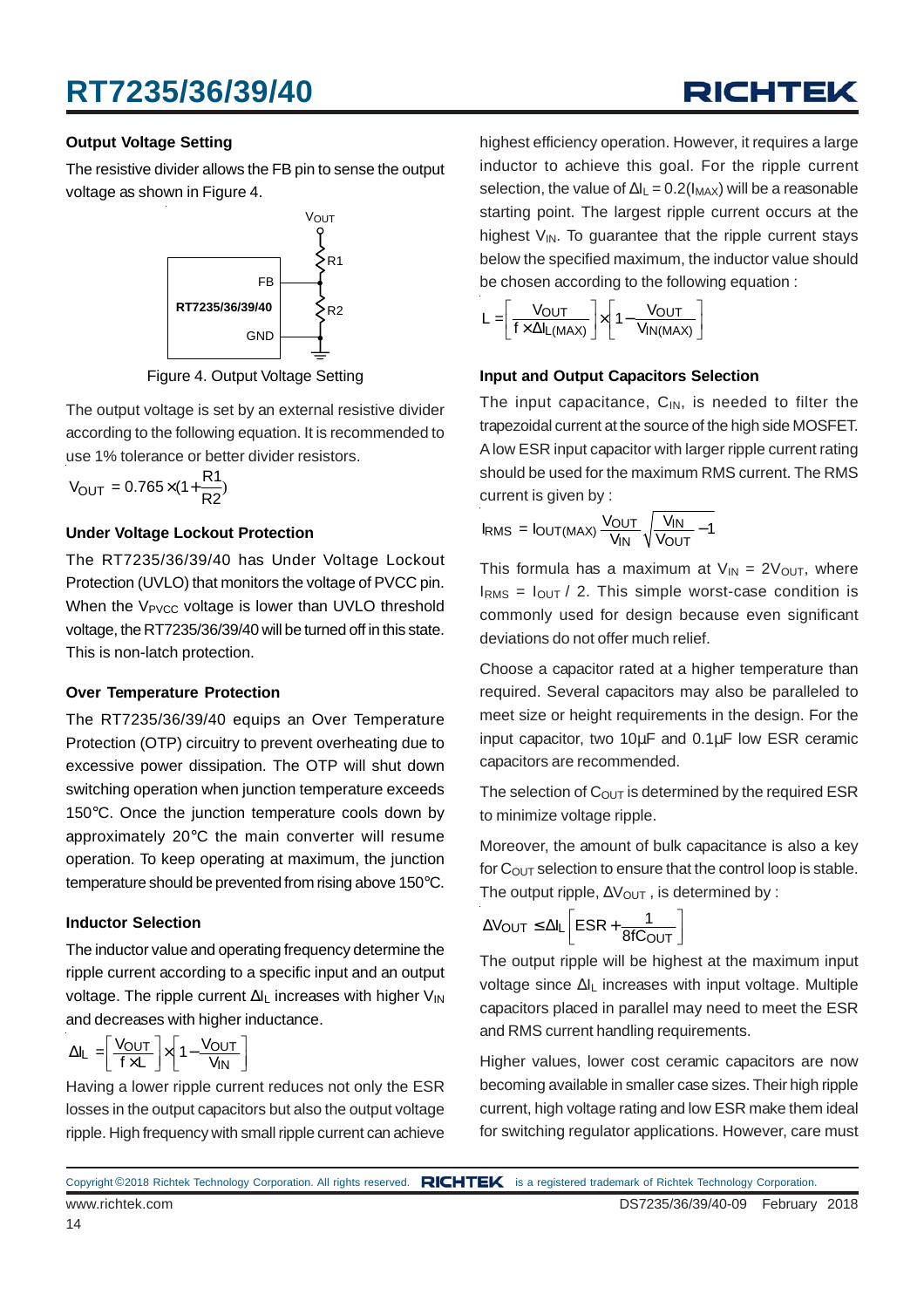be taken when these capacitors are used at input and output. When a ceramic capacitor is used at the input and the power is supplied by a wall adapter through long wires, a load step at the output can induce ringing at the input,  $V_{IN}$ . A sudden inrush of current through the long wires can potentially cause a voltage spike at  $V_{IN}$  large enough to damage the part.

#### **External Bootstrap Diode**

Connect a 0.1µF low ESR ceramic capacitor between the BOOT and SW pins. This capacitor provides the gate driver voltage for the high side MOSFET. It is recommended to add an external bootstrap diode between an external 5V and the BOOT pin for efficiency improvement when input voltage is lower than 5.5V or duty ratio is higher than 65%. The bootstrap diode can be a low cost one such as 1N4148 or BAT54. The external 5V can be a 5V fixed input from system or a 5V output of the RT7235/36/39/40. Note that the external boot voltage must be lower than 5.5V



Figure 5. External Bootstrap Diode

### **PVCC Capacitor Selection**

Decouple with a 1µF ceramic capacitor. X7R or X5R grade dielectric ceramic capacitors are recommended for their stable temperature characteristics.

### **Over Current Protection**

When the output shorts to ground, the inductor current decays very slowly during a single switching cycle. An over current detector is used to monitor inductor current to prevent current runaway. The over current detector monitors the voltage between SW and GND during the low side MOS turn-on state. This is cycle-by-cycle protection.

### **Thermal Considerations**

For continuous operation, do not exceed absolute maximum junction temperature. The maximum power dissipation depends on the thermal resistance of the IC package, PCB layout, rate of surrounding airflow, and difference between junction and ambient temperature. The maximum power dissipation can be calculated by the following formula :

 $P_{D(MAX)} = (T_{J(MAX)} - T_A)/\theta_{JA}$ 

where  $T_{J(MAX)}$  is the maximum junction temperature,  $T_A$  is the ambient temperature, and  $\theta_{JA}$  is the junction to ambient thermal resistance.

For recommended operating condition specifications, the maximum junction temperature is 125°C. The junction to ambient thermal resistance,  $\theta_{\text{JA}}$ , is layout dependent. For TSSOP-14 (Exposed Pad) package, the thermal resistance,  $\theta_{\text{JA}}$ , is 40°C/W on a standard JEDEC 51-7 four-layer thermal test board. For WDFN-10L 3x3 package, the thermal resistance,  $θ_{JA}$ , is 60°C/W on a standard JEDEC 51-7 four-layer thermal test board. For SOP-8 (Exposed Pad) package, the thermal resistance,  $\theta_{JA}$ , is 46°C/W on a standard JEDEC 51-7 four-layer thermal test board. The maximum power dissipation at  $T_A = 25^{\circ}C$  can be calculated by the following formulas :

 $P_{D(MAX)} = (125^{\circ}C - 25^{\circ}C) / (40^{\circ}C/W) = 2.50W$  for TSSOP-14 (Exposed Pad) package

P<sub>D(MAX)</sub> = (125°C – 25°C) / (60°C/W) = 1.67W for WDFN-10L 3x3 package

 $P_{D(MAX)} = (125^{\circ}C - 25^{\circ}C) / (46^{\circ}C/W) = 2.174W$  for SOP-8 (Exposed Pad) package

The maximum power dissipation depends on operating ambient temperature for fixed  $T_{J(MAX)}$  and thermal resistance,  $\theta_{JA}$ . The derating curves in Figure 6 allow the designer to see the effect of rising ambient temperature on the maximum power dissipation.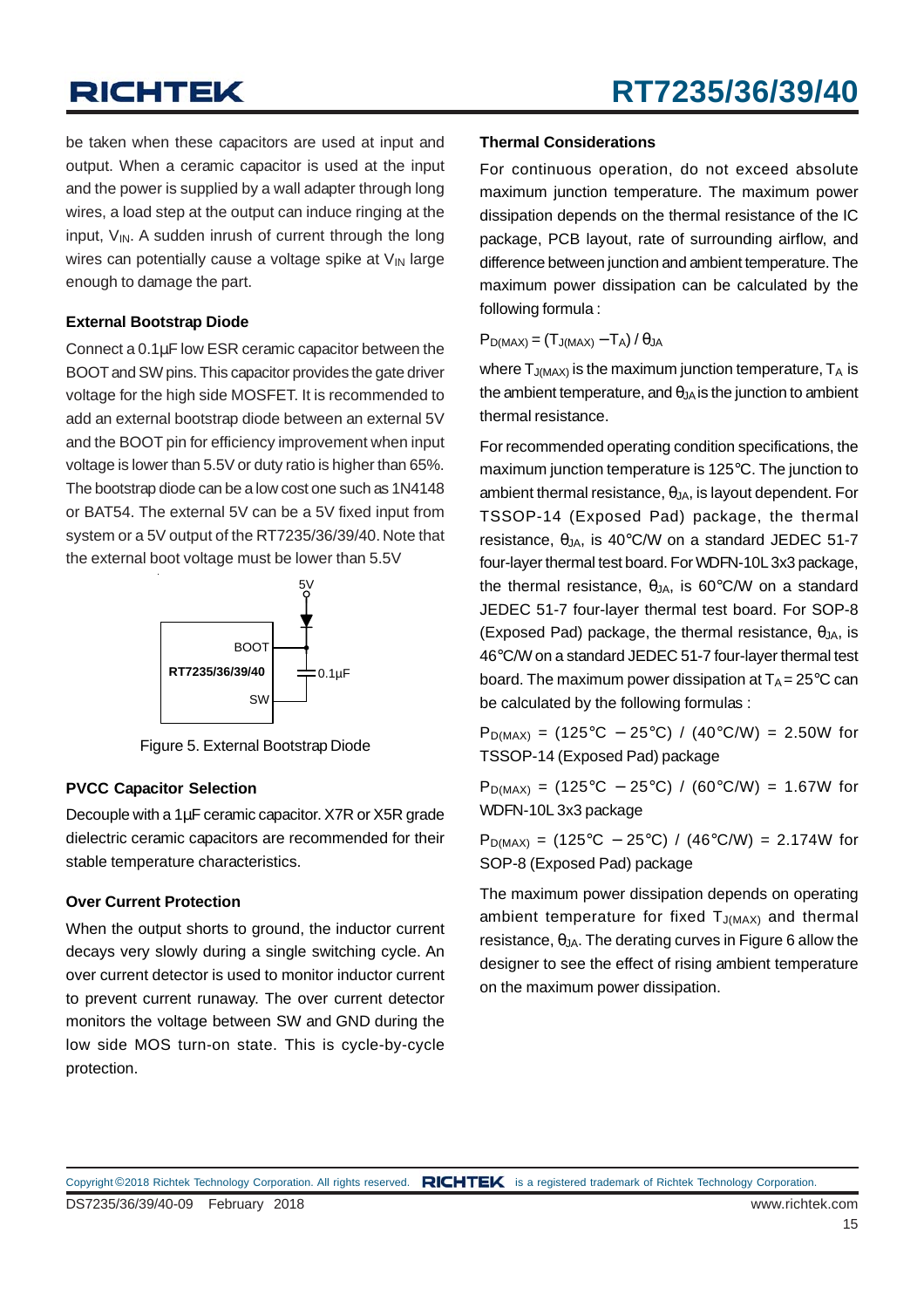





#### **Layout Consideration**

Follow the PCB layout guidelines for optimal performance of the RT7235/36/39/40

- $\triangleright$  Keep the traces of the main current paths as short and wide as possible.
- $\triangleright$  Put the input capacitor as close as possible to the device pins (VIN and GND).
- ▶ SW node is with high frequency voltage swing and should be kept at small area. Keep sensitive components away from the SW node to prevent stray capacitive noise pickup.
- ▶ Connect feedback network behind the output capacitors. Keep the loop area small. Place the feedback components near the RT7235/36/39/40 FB pin.
- ▶ The GND and Exposed Pad should be connected to a strong ground plane for heat sinking and noise protection.

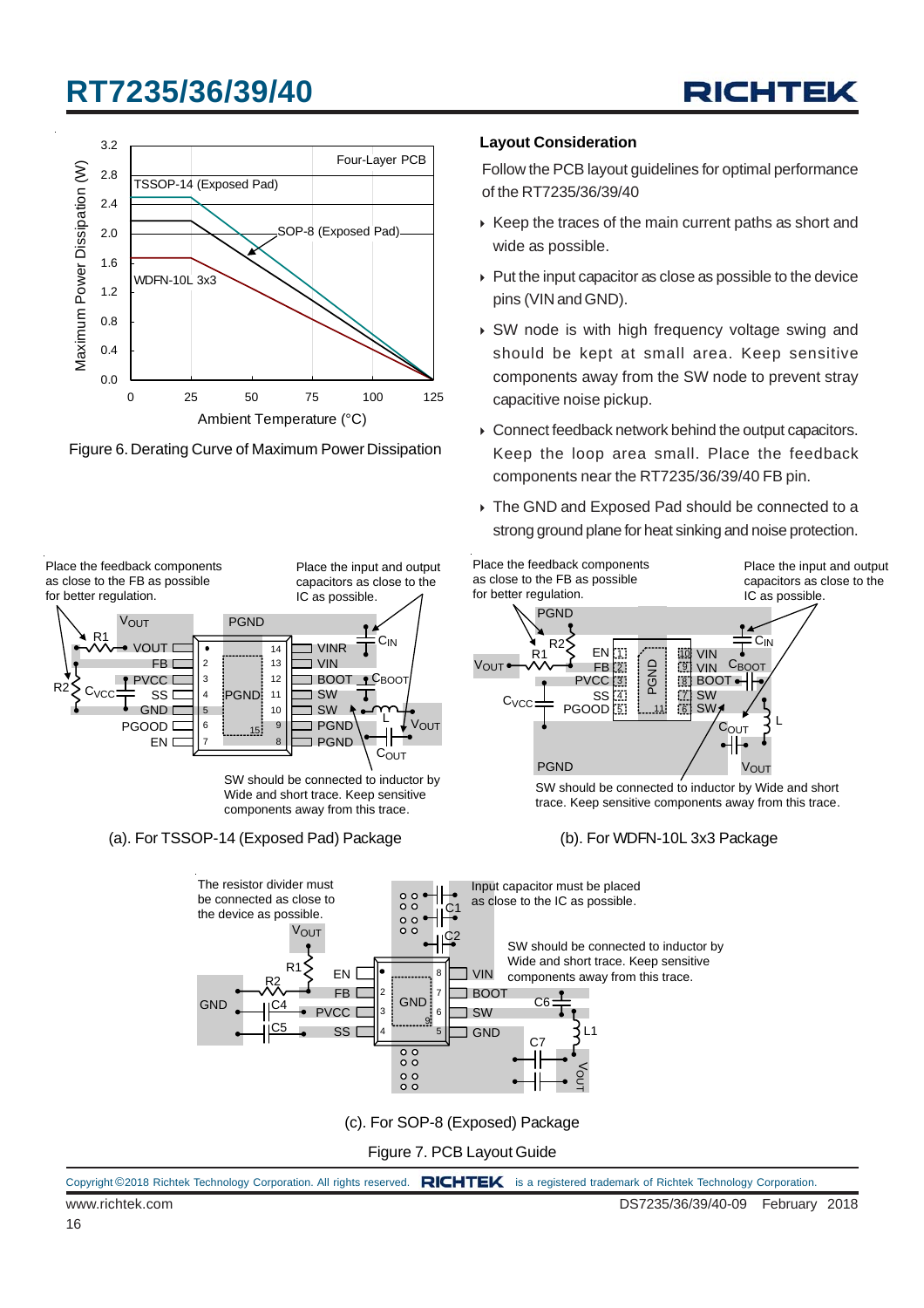

### **Outline Dimension**



|                |       | <b>Dimensions In Millimeters</b> | <b>Dimensions In Inches</b> |       |  |
|----------------|-------|----------------------------------|-----------------------------|-------|--|
| Symbol         | Min   | <b>Max</b>                       | Min                         | Max   |  |
| A              | 1.000 | 1.200                            | 0.039                       | 0.047 |  |
| A1             | 0.000 | 0.150                            | 0.000                       | 0.006 |  |
| A2             | 0.800 | 1.050                            | 0.031                       | 0.041 |  |
| b              | 0.190 | 0.300                            | 0.007                       | 0.012 |  |
| D              | 4.900 | 5.100                            | 0.193                       | 0.201 |  |
| е              |       | 0.650                            |                             | 0.026 |  |
| Е              | 6.300 | 6.500                            | 0.248                       | 0.256 |  |
| E <sub>1</sub> | 4.300 | 4.500                            | 0.169                       | 0.177 |  |
| L              | 0.450 | 0.750                            | 0.018                       | 0.030 |  |
| U              | 1.900 | 2.900                            | 0.075                       | 0.114 |  |
| V              | 1.600 | 2.600                            | 0.063                       | 0.102 |  |

**14-Lead TSSOP (Exposed Pad) Plastic Package**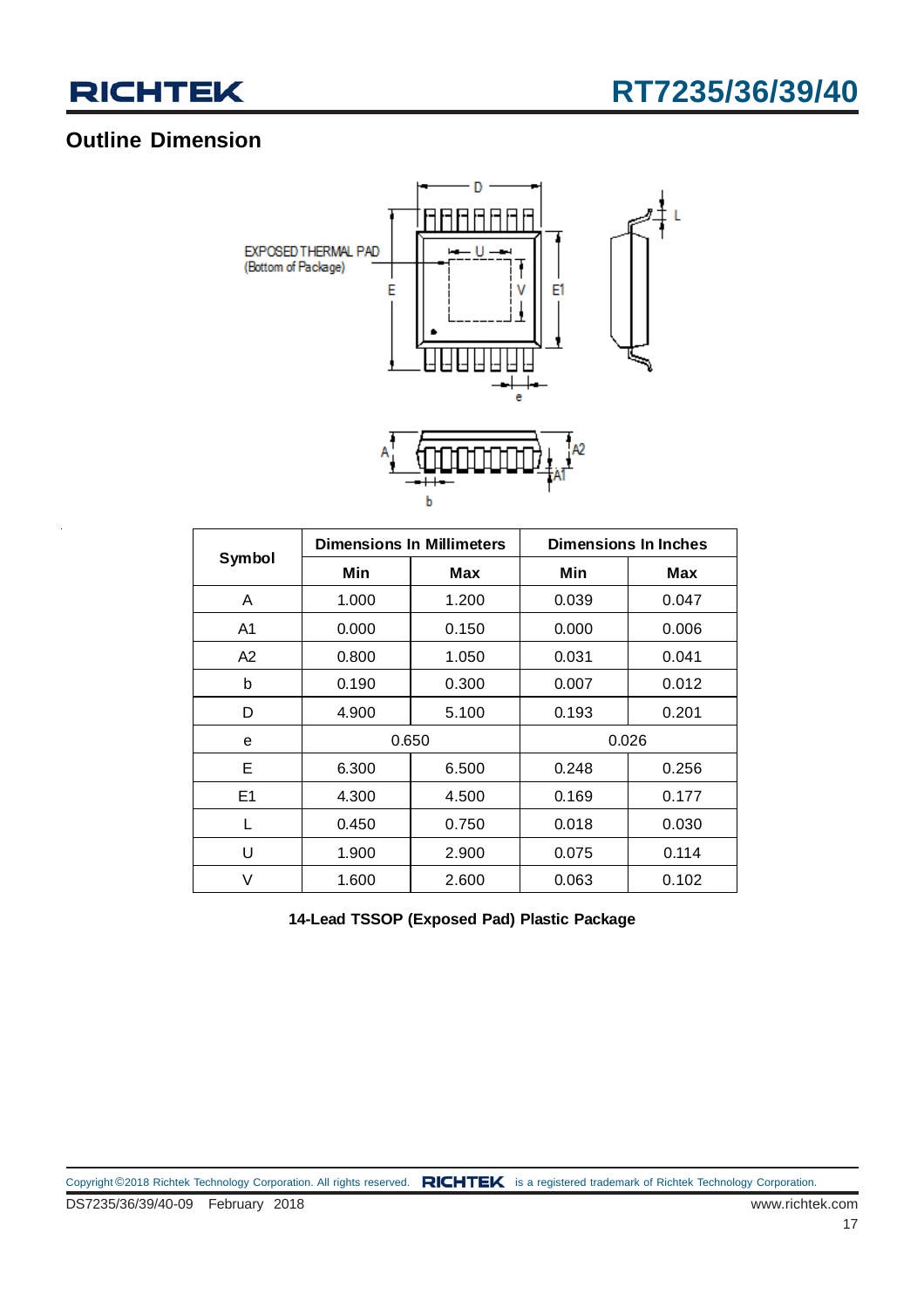





**DETAILA** Pin #1 ID and Tie Bar Mark Options

Note : The configuration of the Pin #1 identifier is optional, but must be located within the zone indicated.

|                |       | <b>Dimensions In Millimeters</b> | Dimensions In Inches |       |  |
|----------------|-------|----------------------------------|----------------------|-------|--|
| Symbol         | Min   | <b>Max</b>                       | Min                  | Max   |  |
| A              | 0.700 | 0.800                            | 0.028                | 0.031 |  |
| A1             | 0.000 | 0.050                            | 0.000                | 0.002 |  |
| A3             | 0.175 | 0.250                            | 0.007                | 0.010 |  |
| b              | 0.180 | 0.300                            | 0.007                | 0.012 |  |
| D              | 2.950 | 3.050                            | 0.116                | 0.120 |  |
| D <sub>2</sub> | 2.300 | 2.650                            | 0.091                | 0.104 |  |
| Е              | 2.950 | 3.050                            | 0.116                | 0.120 |  |
| E <sub>2</sub> | 1.500 | 1.750                            | 0.059                | 0.069 |  |
| e              | 0.500 |                                  |                      | 0.020 |  |
|                | 0.350 | 0.450                            | 0.014                | 0.018 |  |

**W-Type 10L DFN 3x3 Package**